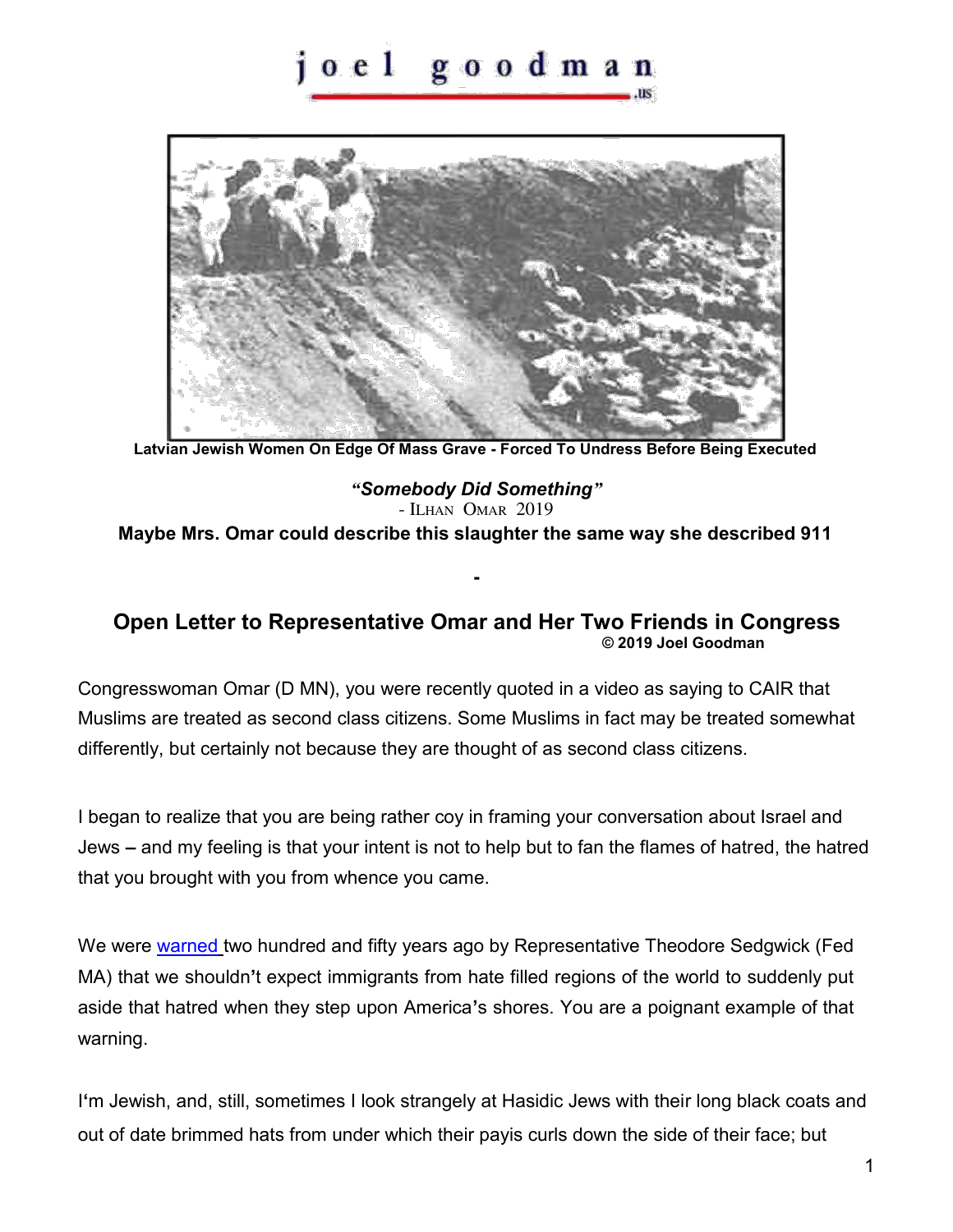none of their sect have ever been accused of murdering non Jews as a political statement. Among themselves they may refer to non-Jews as goiyem **–** but not necessarily in a derogatory way **–** just that the goiyem are non Jews. Mostly, if you don**'**t live in a neighborhood where the Hasidim live, or shop in a store where they work, you may never have met one, or might never even have heard of them. They mostly keep to themselves. They go to work on the subway and go home on the subway, and from home they walk to schule and back.

When I pass through Eastern Pennsylvania and drive down a certain country road and see an Amish family on a horse drawn buggy, or here in Tennessee at a certain Amish market near my home, I sometimes look at the Amish strangely, the men with their chin to sideburns beards and wide brimmed hats, and the ladies in their simple long plain buttoned up at the neck long dresses; but no one has ever accused them of killing those who are not Amish.

On the other hand, here in Tennessee, when I see a Muslim woman with her children, and she**'**s wearing a Hijab and full body covering, walking around the supermarket among all the Rednecks and country folk and transplanted baby boomer Northerners, I look at them strangely, finding myself staring; because I am aware that many Muslim women have concealed vest bombs under their garments. There is a moment when I catch myself wondering **"**if.**"**

No **–** Miss Omar, it**'**s not that you are a second class citizen.

Americans, especially big city Americans are used to all kinds of people; from Buddhists to Hippie freaks, from Hare Krishnas to Hasidim, from Dashiki garbed Blacks to scantily clad Tenth Avenue hookers wearing short shorts in the winter. The list of counter culture diverseness is long and colorful in the U.S..

But - it**'**s not your attire. It**'**s not your religion that separates you, Mrs. Omar. It**'**s your attitude.

I criticize this country all the time. I criticize the new brand of religious Conservatives and can**'**t get most of those articles published. Still, I**'**m not on a rant about Conservatives that don**'**t agree with me.

I truly love this country, with all of its faults.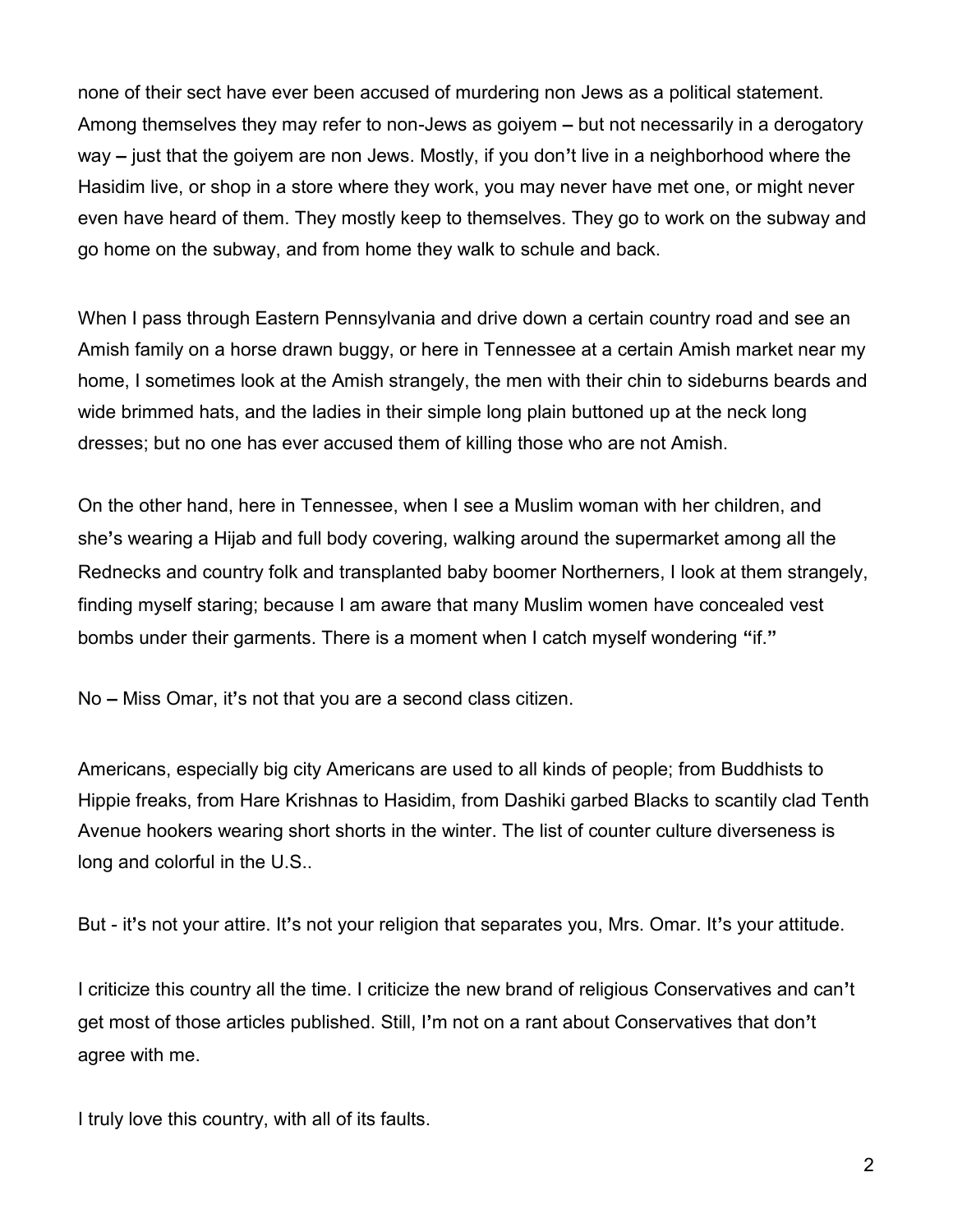I love every dumb-ass American, sometimes only because they are so outwardly dumb and vulgar about so many things. But, that is mostly on the outside. With noted exceptions for the laggards and thieves, most are rather industrious and hardworking.

Here in the South the word Nigger tends to fall out of someone**'**s mouth a little too often for my comfort and I will tell them that. Not that they give a damn.

That same person will just as easily say straight to my face **"**Hey man, don**'**t Jew me down on the price,**"** as we**'**re doing business; not even knowing what he**'**s saying. Like **"**Nigger**"**, **"**Jew you down**"** is just an expression around here **–** where, in fact, Jews are still kind of rare, and Blacks are a minority. It is not really a reflection of any hate. It**'**s what they**'**re used to saying among themselves. Many communities in rural America had been cloistered until very recently, and old ways die hard when outside influences are few and undemanding for change.

The racially insensitive in America, just like you Omar, are a product of environment; even more so a product of culture.

Still, these people who throw out racial epithets as easily as Dizzy Dean threw fast balls, are just who they are; mostly hard working, often educated, Americans. They won**'**t go out and intentionally hurt a Black. In fact, they will work side by side with them or hire them as a contractor when they need their services. Among those whom you call racist, are some few who just have a lot of unnecessary cultural spice in their speech. But, none whom I know will excuse the killing of any Blacks or Jews just for the sake of their being Black or Jewish.

The hate killing is what some really sick few do - and we Americans call them out on it. Even the racially insensitive call out the lunatic killers.

The very big difference between those who sometimes cast aspersions on others of a different religion or race and you is that none of them are in Congress **–** in spite of what you, Cortez or Tlaib say about some Republican congressmen.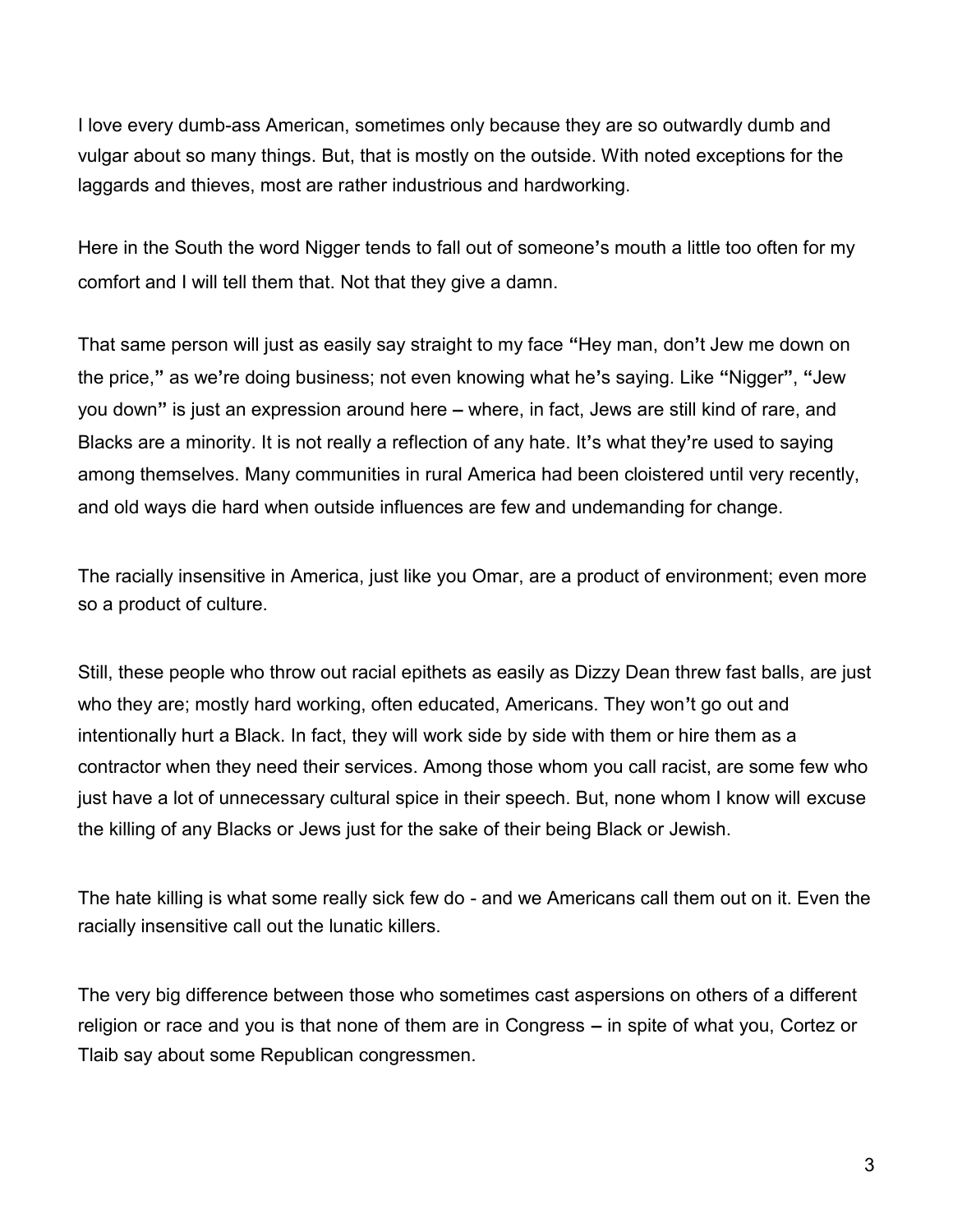America has had its problems. We**'**ve been working on solving them. We didn**'**t need Obama scratching the scab off of a healing wound. And we don**'**t need an anti-Semitic, overly critical of the U.S., pro-Palestinian terror **"**terrible three**"** in Congress accusing America of being something it is not.

As many have said many times before **–** the immigration is into the U.S. not out of it.

It was Cortez**'**s parents who Left Puerto Rico to come here. It was Tlaib**'**s parents who left **"**Palestine**"** to come here. It was you, Omar, who left hate ravaged Somalia to come here. Maybe, Mrs. Omar, you should think about that more seriously. Think about the fact that you and your children are here, and that maybe it**'**s time to leave the Somali culture of hate and inbred anti-Semitism behind you. It**'**s not you. It**'**s your culture of bigotry and hate that we don**'**t want here.

Maybe the new gang of three, Omar and Cortez and Tlaib, should think about *West Side Story* **–** and sing a few verses of *[America](https://www.youtube.com/watch?v=Lrl7NG93ESQ)* like the female PR gang members did.

*GIRLS I like to be in America Okay by me in America Everything free in America BERNARDO For a small fee in America* 

*GIRLS Life is all right in America BOYS If you're all white in America* 

*BERNARDO I think I'll go back to San Juan ANITA I know a boat you can get on BERNARDO Everyone there will give big cheer! ANITA Everyone there will have moved here* 

One critic in Time Magazine said in 1957, **""***America" shows the triumph of the spirit over the obstacles often faced by immigrants."*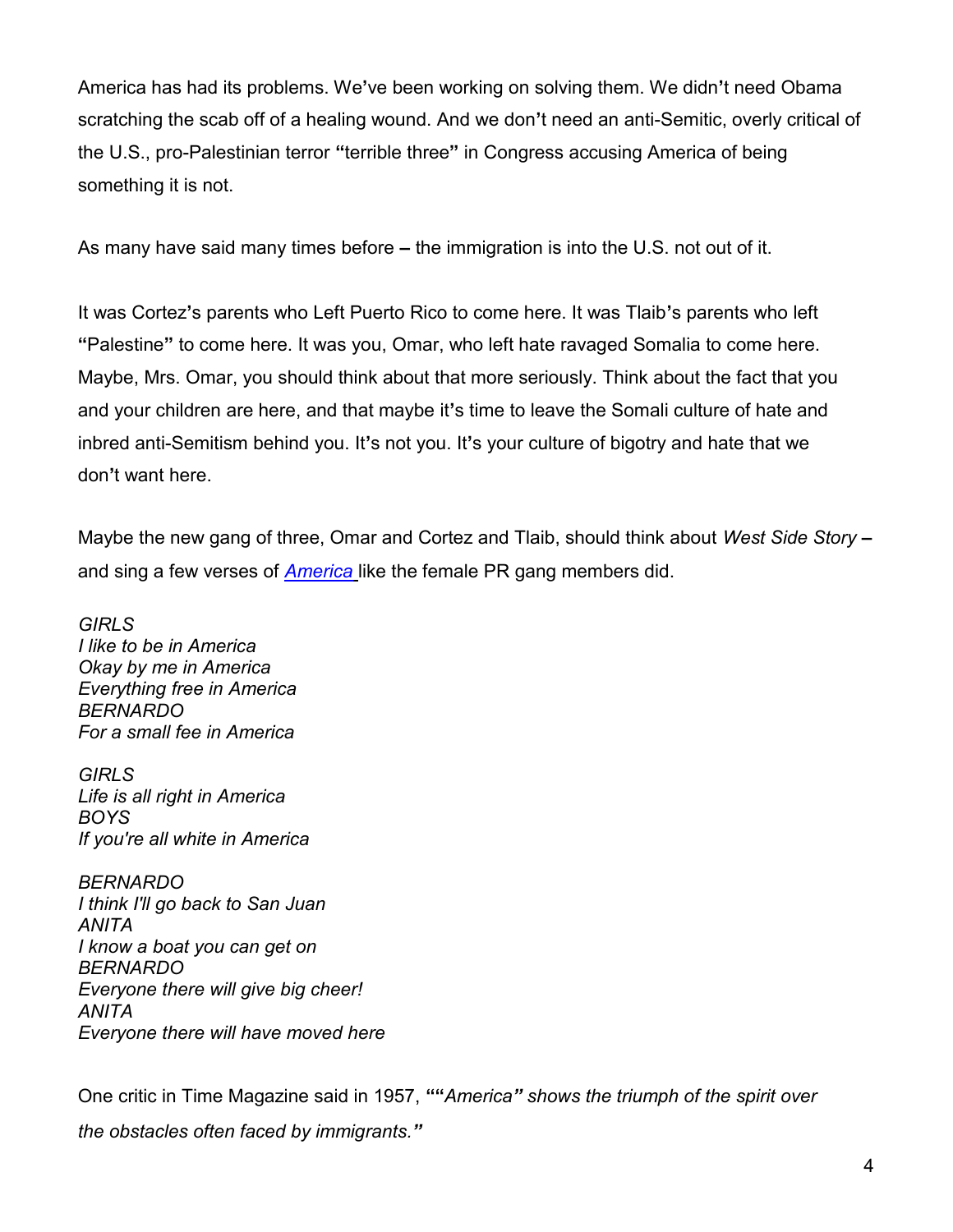Gee, Congresswoman Omar, thanks for the old news, that immigrants have it rough. My grandmother had it rough. Every one of her hundreds of relatives was killed by the Nazis when they invaded Russia. So for her, there would never be any chain migration. So, maybe it was understandable that after the War her activism was to collect nickels and dimes in a can for the United Jewish Appeal (UJA) **–** for tree planting, so that the Israeli desert would bloom.

In her earlier years in America my grandmother worked in a sweatshop during the day and studied English at night. On the night Lindbergh crossed the Atlantic her husband died of Pneumonia and left her with three children. One was my mother who contracted Polio. And, there was no welfare to help out. The big treat for her kids was to picnic in a park and eat an inexpensive mix of potatoes and onions from a big pot. When her son enlisted in the Marines in WW2, he faced terrible Anti-Semitism. When her granddaughter attended high-school in Jamaica, Queens, NYC only a few years later, she faced anti-Semitism - around the same time *West Side Story* was on Broadway.

Life ain**'**t easy. Being different ain**'**t easy **–** yes **–** even in America. It is not diversity for which Americans yearn. Americans strive to be Americans.

In 1957 **–** When West Side Story débuted in New York, we knew we had problems. There were Puerto Rican street gangs fighting the established Italian and Irish gangs. On the stage it was Puerto Ricans being called **"**spics.**"** In the real world of Queens it was a young girl being called **"**Jew.**"** Eventually, the gang warfare settled down, but the anti-Semitism continues.

We have long had Jews in Congress. But now we have a Puerto Rican, a **"**Palestinian**"** and a Somali gang of three in Congress who all think they discovered the type of problems that Americans have faced almost since its beginning, and will continue to face. We have dealt with the problems, and together we will continue to solve them **–** without the need to chastise Americans for loving their imperfect America.

America isn**'**t Shangri-La. America is a continuing experiment in democratic-republican self government.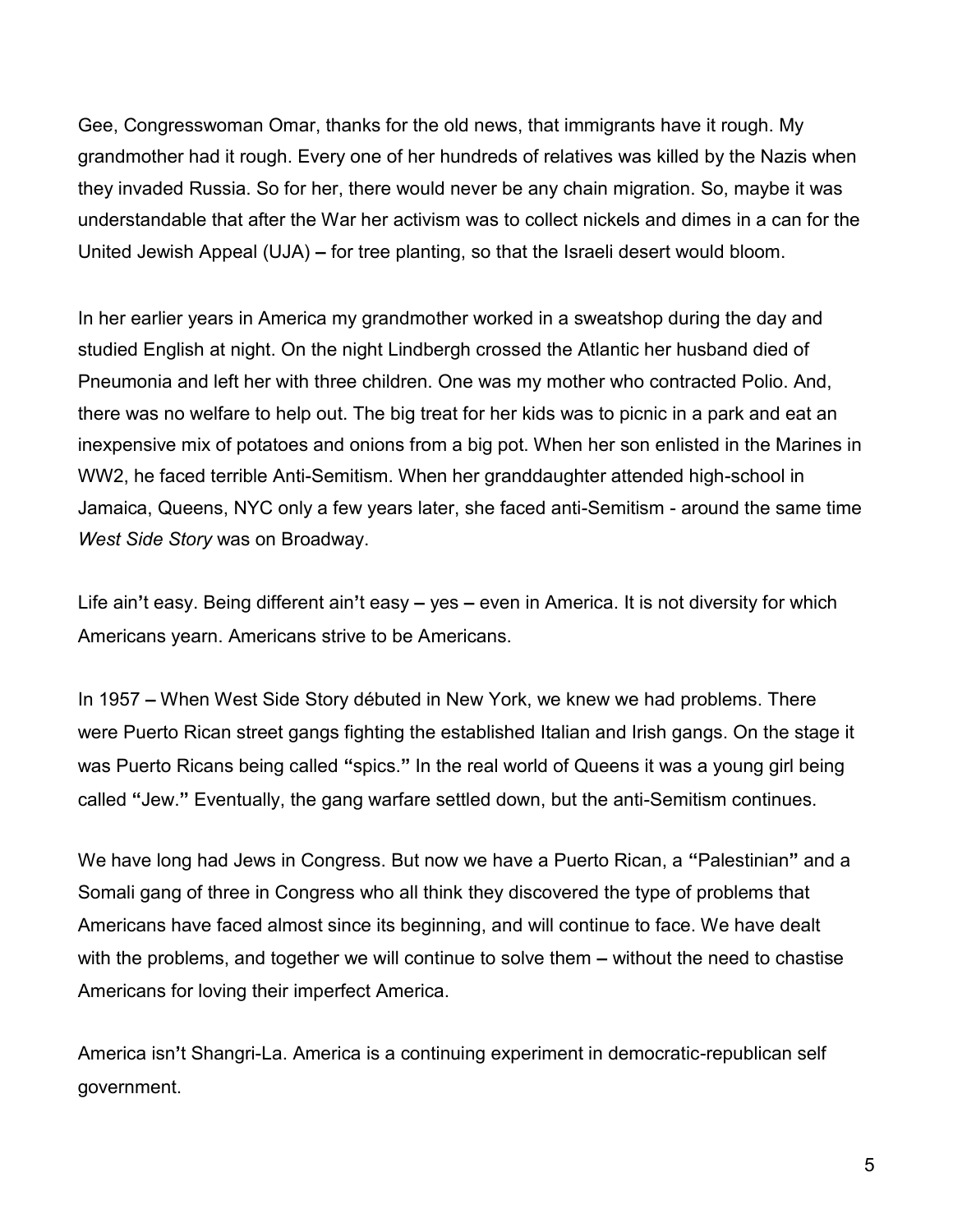And, if you don**'**t like where the wagon is going, **"**get the hell off.**"**

As a Jew, I**'**m not particularly fond of Muslims because of what is happening to Jews and Christians around the world, and, like it or not, I**'**d like to hear more about the fact that the Muslims want the Middle East, South East Asia and Africa - and probably anywhere else they can get **–** all for themselves and no one else.

But when I converse with those few Muslims whom I meet, we speak civilly and have respect for each other.

To put it bluntly, the United States knows exactly what the **"**Palestinian**"** Muslims are doing. Knowledgeable Americans knew that on the first day of Israel**'**s independence; they were attacked by six Arab Muslim majority nations.

Had the Muslims accepted the Jews as the Jews accepted the Muslims prior to the 1948 War, there would now be more Arabs and Jews living side by side in peace in all of Palestine. That is all but impossible at this point. Rather than building up their land, the Palestinian Muslims are hell bent on tearing down and destroying Israel.

Israel has Muslim citizens. Israel has Muslims in the Knesset. The Arab Muslims don**'**t want Jews anywhere near them.

It is the Muslims who are killing Coptic Christians in Egypt, Yasidi Christians in Syria, and Jews wherever they can find them. It is Muslims who have committed terror attacks all across the world.

So **–** my darling sensitive Omar **–** if people look at you a little strangely when you walk around with a head scarf, it**'**s not because they think of you as a second class citizen, it**'**s because - just for a moment they wonder **– "**is she a terrorist?**"**

And, if you continue to open your anti-Semitic, anti-American mouth over the airways, and offhandedly defend Muslim Terrorists, people will continue to scold you and call you out for being